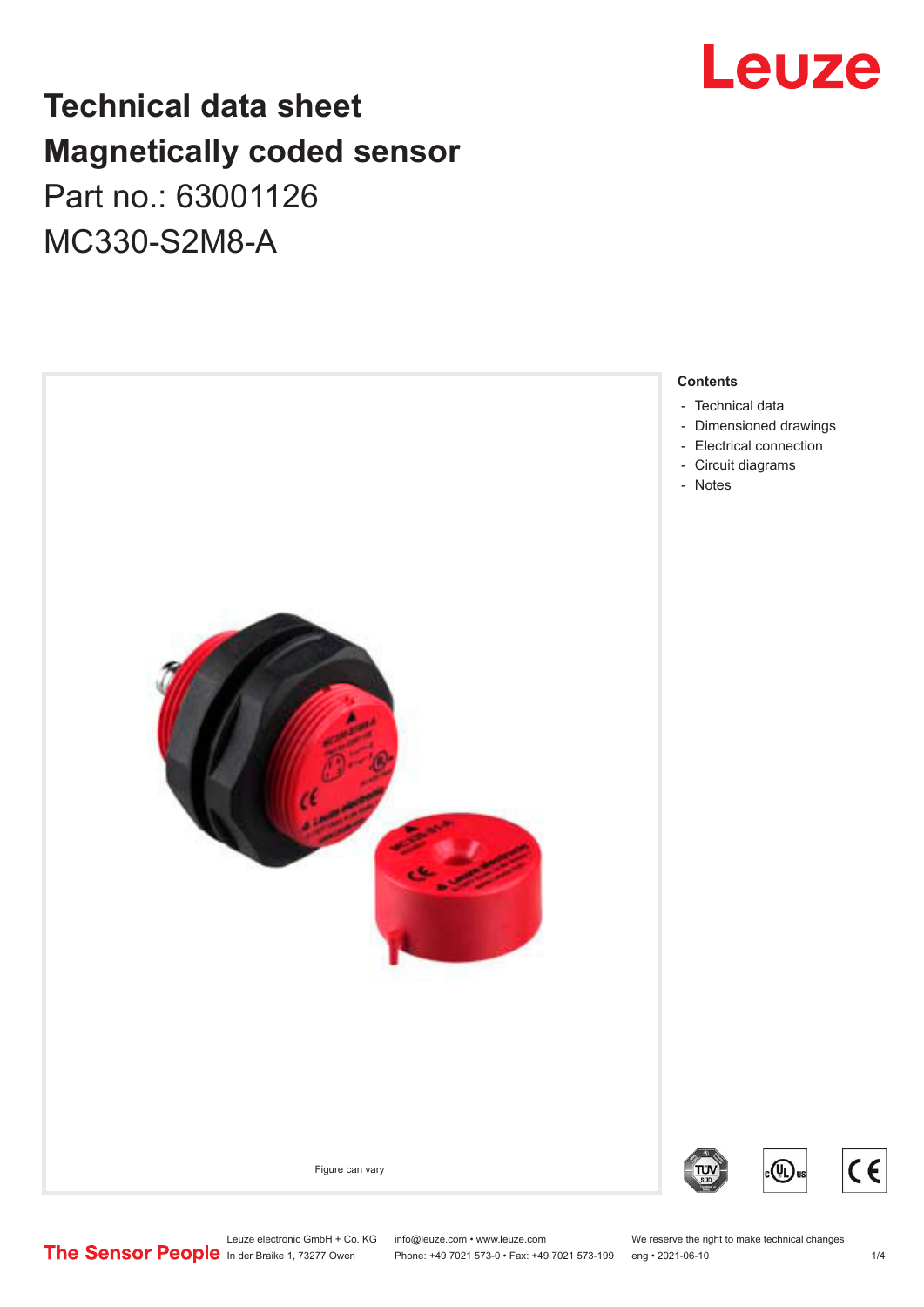## <span id="page-1-0"></span>**Technical data**

**Basic data**

# Leuze

| <b>Series</b>                                                         | MC330                                                                                                                                 |  |
|-----------------------------------------------------------------------|---------------------------------------------------------------------------------------------------------------------------------------|--|
| <b>Functions</b>                                                      |                                                                                                                                       |  |
| <b>Functions</b>                                                      | Integration in control circuits up to cate-<br>gory 4 in accordance with EN ISO<br>13849-1                                            |  |
|                                                                       | Safety system in combination with an<br>evaluation unit such as the MSI-SR-<br>LC21 safety relay or the MSI 400 safety<br>controller. |  |
| <b>Characteristic parameters</b>                                      |                                                                                                                                       |  |
| Mission time T <sub>M</sub>                                           | 20 years, EN ISO 13849-1                                                                                                              |  |
| Category                                                              | Up to 4, depending on evaluation, 1<br>sensor connected, EN ISO 13849-1                                                               |  |
| B10 <sub>d</sub>                                                      | 20,000,000 number of cycles                                                                                                           |  |
| <b>Electrical data</b>                                                |                                                                                                                                       |  |
| <b>Protective circuit</b>                                             | <b>Current limitation</b>                                                                                                             |  |
|                                                                       | Short circuit protected, Via e.g. MSI-<br>MC311, MSI 400                                                                              |  |
| <b>Contact allocation</b>                                             | 2NO                                                                                                                                   |  |
| <b>Contact type</b>                                                   | Reed contacts (magnetically sensitive)                                                                                                |  |
| Requirement on the voltage supply<br>when used acc. to cULus (UL 508) | <b>Class 2 Circuits</b>                                                                                                               |  |
|                                                                       |                                                                                                                                       |  |
| Outputs<br>Max. switching voltage                                     | 27 V AC/DC                                                                                                                            |  |
|                                                                       | 100 mA                                                                                                                                |  |
| Switching current, max.<br><b>Built-in fuse</b>                       | 100 mA (per safety contact)                                                                                                           |  |
| Timing                                                                |                                                                                                                                       |  |
| Response time                                                         | 3 ms                                                                                                                                  |  |
|                                                                       |                                                                                                                                       |  |
| <b>Connection</b>                                                     |                                                                                                                                       |  |
| <b>Number of connections</b>                                          | 1 Piece(s)                                                                                                                            |  |
| <b>Connection 1</b>                                                   |                                                                                                                                       |  |
| <b>Function</b>                                                       | Contact connection                                                                                                                    |  |
| <b>Type of connection</b>                                             | Connector                                                                                                                             |  |
|                                                                       | M <sub>8</sub>                                                                                                                        |  |
| <b>Thread size</b>                                                    |                                                                                                                                       |  |
| <b>Material</b>                                                       | Metal                                                                                                                                 |  |

| <b>Mechanical data</b>                                                                   |                                                                 |
|------------------------------------------------------------------------------------------|-----------------------------------------------------------------|
| Design                                                                                   | Cylindrical                                                     |
| <b>Thread size</b>                                                                       | M30                                                             |
| Length                                                                                   | 36 mm                                                           |
| <b>Housing material</b>                                                                  | Plastic                                                         |
| <b>Plastic housing</b>                                                                   | Glass fiber reinforced (PPS), self-<br>extinguishing            |
| Net weight                                                                               | 110q                                                            |
| <b>Housing color</b>                                                                     | Red                                                             |
| Type of fastening                                                                        | Mounting thread                                                 |
| Installation position                                                                    | Arbitrary, provided housing markings are<br>aligned             |
| <b>Switch type</b>                                                                       | Type 4 interlock device, contactless<br>actuation, EN ISO 14119 |
| Approach actuation directions                                                            | 3-dimensional                                                   |
| <b>Mechanical life time</b>                                                              | 10,000,000 actuation cycles                                     |
| <b>External actuator</b>                                                                 | Magnetically coded                                              |
| Cut-out point (OFF), min.                                                                | $15 \text{ mm}$                                                 |
| Assured cut-out distance (Sar), min.                                                     | <b>18 mm</b>                                                    |
| Assured cut-in distance (Sao), max.                                                      | 6 mm                                                            |
| <b>Switching tolerance (without</b><br>ferromagnetic materials in immediate<br>vicinity) | $-11$ mm                                                        |
| Distance to other magnetic sensors,<br>min.                                              | 50 mm                                                           |
| Approach speed, min.                                                                     | $0.05 \text{ m/s}$                                              |
| <b>Environmental data</b>                                                                |                                                                 |
| Ambiant tamparatura operation                                                            | 70 °C<br>. ∩ר                                                   |

| Ambient temperature, operation<br>-20  70 °C |               |
|----------------------------------------------|---------------|
| Degree of contamination, external            | 3. EN 60947-1 |

#### **Certifications**

| Degree of protection                                               | IP 67                                |
|--------------------------------------------------------------------|--------------------------------------|
| <b>Certifications</b>                                              | c UL US                              |
|                                                                    | TÜV Süd (with suitable safety relay) |
| Test procedure for EMC in accordance EN 60947-5-3<br>with standard |                                      |
|                                                                    | EN 61000-6-2                         |
|                                                                    | EN 61000-6-3                         |
| Test procedure for oscillation in<br>accordance with standard      | EN 60947-5-3                         |
| Test procedure for shock in<br>accordance with standard            | EN 60947-5-3                         |

#### **Classification**

| <b>Customs tariff number</b> | 90328900 |
|------------------------------|----------|
| eCl@ss 5.1.4                 | 27272402 |
| eCl@ss 8.0                   | 27272402 |
| eCl@ss 9.0                   | 27272402 |
| eCl@ss 10.0                  | 27272402 |
| eCl@ss 11.0                  | 27272402 |
| <b>ETIM 5.0</b>              | EC002544 |
| <b>ETIM 6.0</b>              | EC002544 |
| <b>ETIM 7.0</b>              | EC002544 |

Leuze electronic GmbH + Co. KG info@leuze.com • www.leuze.com We reserve the right to make technical changes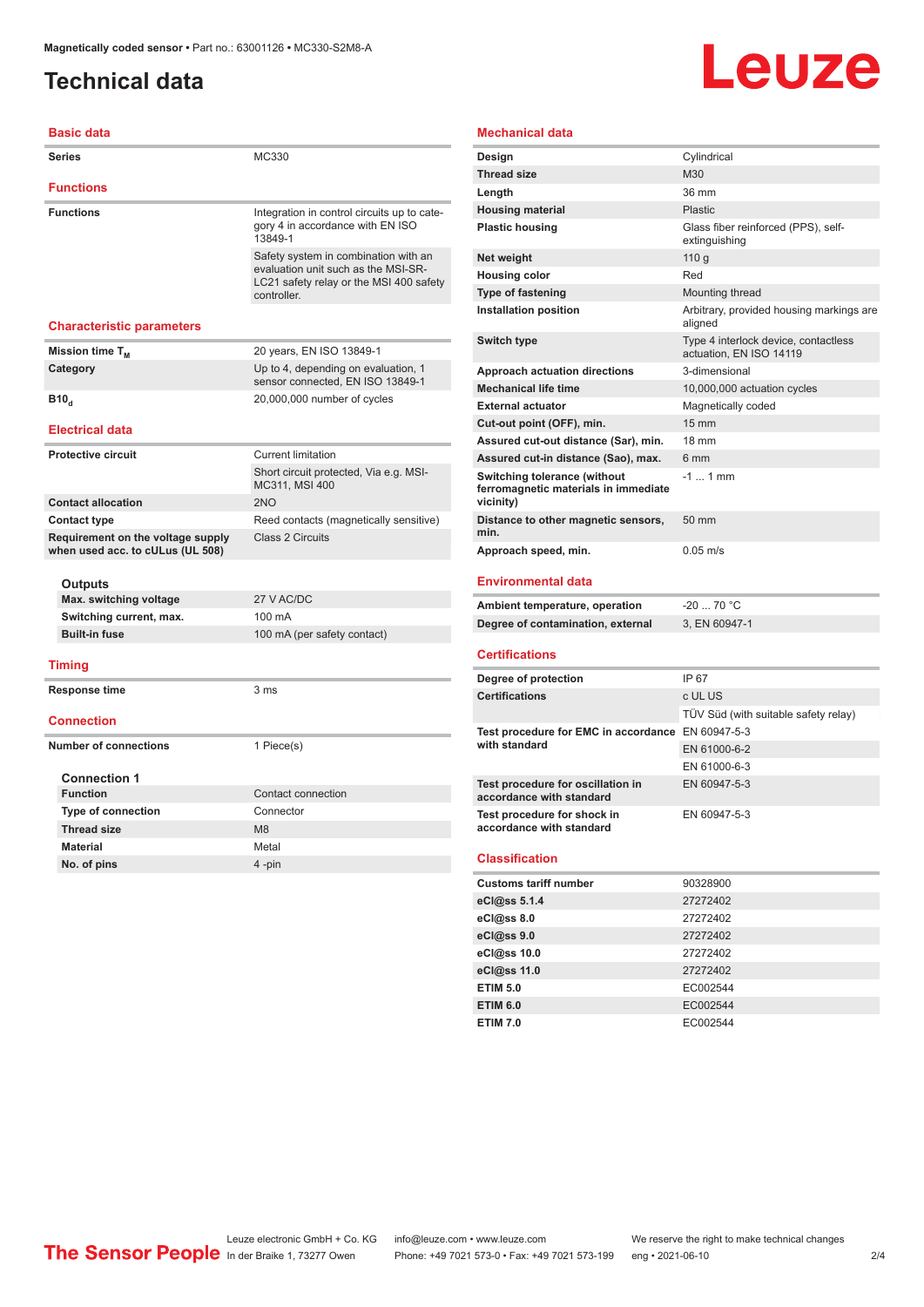## <span id="page-2-0"></span>**Dimensioned drawings**

All dimensions in millimeters

### Dimensions of sensor and actuator



## **Electrical connection**

### **Connection 1**

| <b>Function</b>    | Contact connection                                        |
|--------------------|-----------------------------------------------------------|
| Type of connection | Connector                                                 |
| <b>Thread size</b> | M <sub>8</sub>                                            |
| <b>Type</b>        | Male                                                      |
| <b>Material</b>    | Metal                                                     |
| No. of pins        | $4$ -pin                                                  |
| Assignment         | Representation of contacts without activation by actuator |

| Pin | <b>Pin assignment</b> | <b>Conductor color</b> |    |
|-----|-----------------------|------------------------|----|
|     | NO(1)                 | <b>Brown</b>           |    |
|     | NO(1)                 | White                  | Q. |
| -   | NO(2)                 | <b>Blue</b>            |    |
|     | NO(2)                 | <b>Black</b>           |    |

## **Circuit diagrams**



### **Notes**

| Observe intended use!                                                                                                                     |
|-------------------------------------------------------------------------------------------------------------------------------------------|
| $\&$ The product may only be put into operation by competent persons.<br>$\phi$ Only use the product in accordance with its intended use. |

### Leuze electronic GmbH + Co. KG info@leuze.com • www.leuze.com We reserve the right to make technical changes<br>
The Sensor People in der Braike 1, 73277 Owen Phone: +49 7021 573-0 • Fax: +49 7021 573-199 eng • 2021-06-10 Phone: +49 7021 573-0 • Fax: +49 7021 573-199 eng • 2021-06-10 3/4

## Leuze